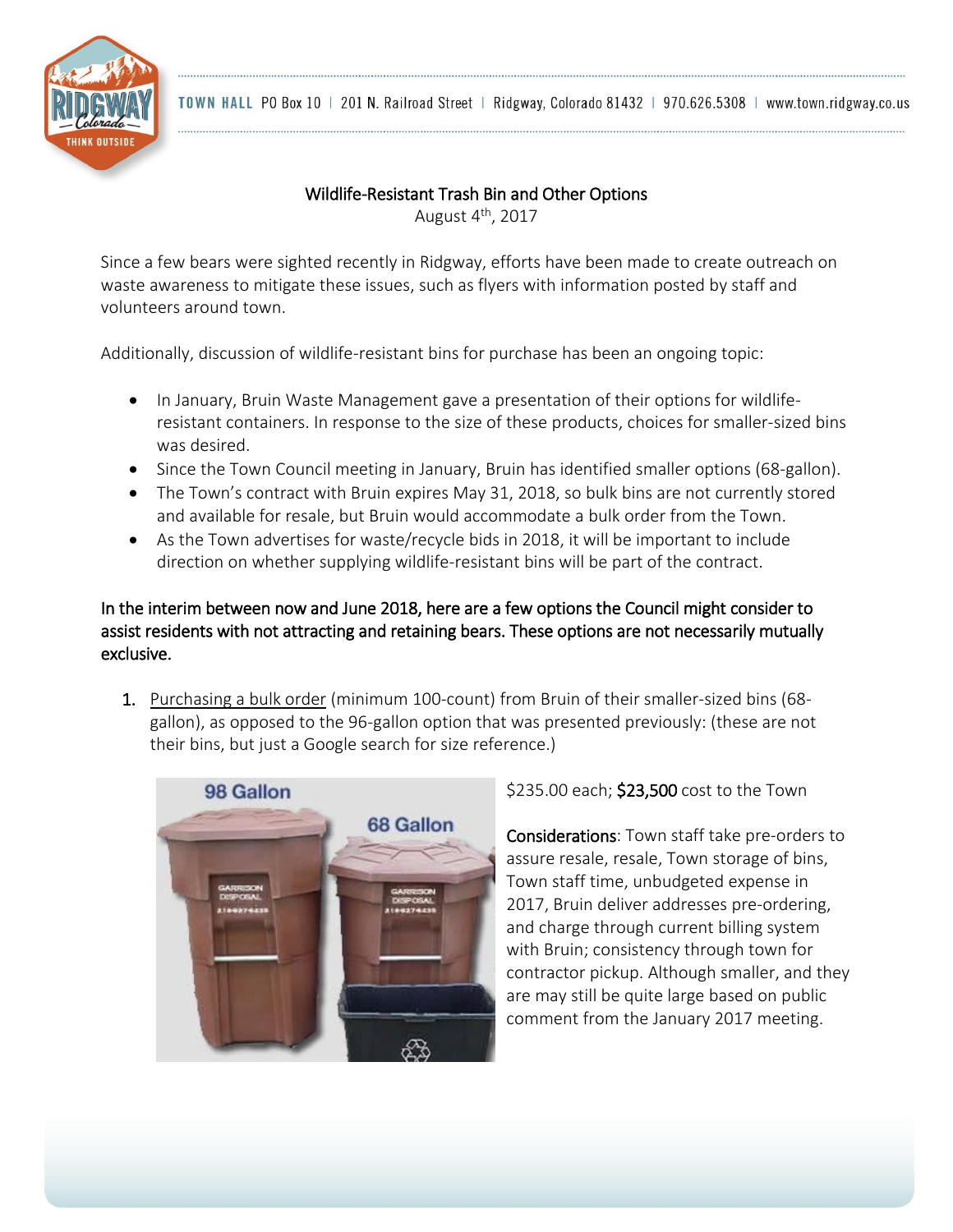

2. Purchase a bulk order of bins outside of Bruin. Same as above, only Town staff find bins and then take commitments from citizens. Town purchase and distribute bins and collect payments directly.

Considerations: still the issue of size and limited options, Town staff time to take calls, compile information, place order, store, distribute, and is an unbudgeted 2017 expense. The Town will have to store, distribute and bill for the bins, which will take quite a bit of time and logistics.

3. Provide outreach on third-party vendors online, such as Bearicuda Bear Bins (for example, other vendors exist and could be explored). This would be an option for the public to purchase bins directly from vendors themselves. (cheaper in quantities of 4 or 5+)

Considerations: greater variety of options in size and price, no storage of the Town, no payment by the Town, but unable to pick up or view product before purchase, and applicable shipping costs.

| 96 & 64 Gallon BEARICUDA Stealth Bin™ - Bear Proof Garbage Can        |                                  |                                                                                                                                                                                                                                                                                                                                                                                  |                  |                  |
|-----------------------------------------------------------------------|----------------------------------|----------------------------------------------------------------------------------------------------------------------------------------------------------------------------------------------------------------------------------------------------------------------------------------------------------------------------------------------------------------------------------|------------------|------------------|
| Qtv                                                                   | Item                             | <b>Description</b>                                                                                                                                                                                                                                                                                                                                                               | $1-3$            | $4+$             |
|                                                                       | <b>STI 296</b><br><b>Buy Now</b> | 96 Gallon BEARICUDA Stealth Bin™<br>Dim: 43 3/4" Height $\times$ 30 1/4" Width $\times$ 36" Depth / Weight 55 lbs - Comes with<br>Built-in Wheels, no assembly required - Holds 27.2 Cubic Feet - Load Rating 335<br>Ibs/152.0 kg/ 10" Wheel Dia, Conforms To ANSI Stan for Type "B" and "G" Lifters<br>Living With Wildlife Foundation Approved!<br>Seen this product for less? | 259.00<br>225.00 | 249.00<br>219.00 |
|                                                                       | STI 264<br><b>Buy Now</b>        | 64 Gallon BEARICUDA Stealth Bin™<br>Dim: 42 1/4" Height X 25" Width X 31 1/2" Depth / Weight 48 lbs - Comes with<br>Built-in Wheels, no assembly required - Holds 19.1 Cubic Feet - Load Rating: 224<br>Ibs/101.6 kg 10" Wheel Diamter, Conforms To ANSI Standards for Type "B" and<br>"G" Lifters, Living With Wildlife Foundation Approved!<br>Seen this product for less?     | 239.00<br>215.00 | 229.00<br>209.00 |
| Basic BEARicuda Bin™ Bear Resistant Garbage Container And Critter Can |                                  |                                                                                                                                                                                                                                                                                                                                                                                  |                  |                  |
| Qty                                                                   | <b>Item</b>                      | Description                                                                                                                                                                                                                                                                                                                                                                      | $1-5$            | $6+$             |
|                                                                       | <b>PAK130</b><br><b>Buy Now</b>  | 30 Gallon Basic BEARicuda Bin™ With Screw Top Lid<br>Outer Dimensions: (21 1/8" Top) X (16 5/8" Bottom) X (28 1/2" H)<br>Optional Hardware not included, for convenience only (HRD101)<br>Color: Brown<br>Seen this product for less?                                                                                                                                            | 89.00<br>75.00   | 79.00<br>69.00   |
|                                                                       | <b>PAK120</b><br><b>Buy Now</b>  | 20 Gallon Basic BEARicuda Bin™ With Screw Top Lid<br>Outer Dimensions: (20 3/8" Top) X (16 3/4" Bottom) X (20 1/2)" Height)<br>Hardware Not Necessary, Optional - See Below<br>Color is Beige, not IGBC certified<br>Seen this product for less?                                                                                                                                 | 65.00<br>59.00   | 59.00<br>55.00   |
|                                                                       | <b>HRD101</b><br><b>Buy Now</b>  | Bear-Resistant BEARicuda-Bin™ Hardware Only<br>3 Handles . 12 3/4" L Machine Screws . 12 Lock Nuts . 12 Washers<br>Fits PAK130 and PAK120 - optional hardware<br>Seen this product for less?                                                                                                                                                                                     | 14.95            | 12.95            |
|                                                                       | <b>LID101</b><br><b>Buy Now</b>  | LID ONLY FOR BEARICUDA BASIC PAK130<br>Bearicuda Basic Lid Only for PAK130<br>Lid Comes with PAK130 Already<br>No need to purchase if buying PAK130, Order only if you need a new lid<br>Seen this product for less?                                                                                                                                                             | 29.00            | 27.00            |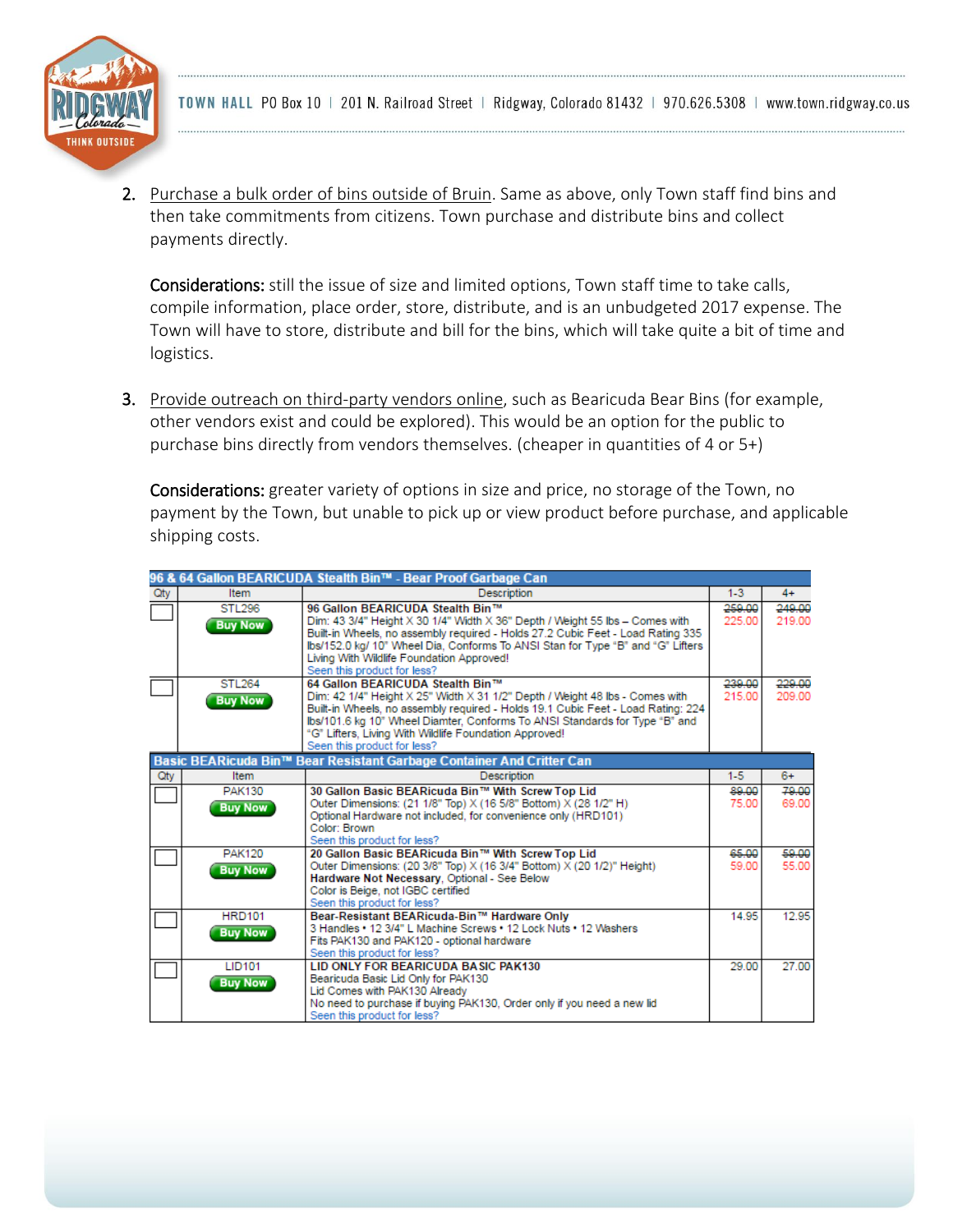



## **Bearproof Garbage Cans**

#### 'STEALTH" Bearproof Trash Can



- · Sleek, discrete design, offered in 96 and 64 gallon sizes
- Lid automatically locks shut
- Concealed bear proof protection Strongest Can on the market
- ٠  $\blacksquare$
- Rotationally Molded Plastic Not Injection Molded!

#### **BASIC" BEARicuda Bear Resistant Can**

- 30 gallon Bear resistant can
- Heavy Duty, meltblown HDPE
- - Impact Resistant, UV protected
		- Air tight screwtop lid
		- Optional sturdy metal handles

### 'FORTRESS Bearproof Garbage Can



- . 95/50 gallon Bearproof trash can
- Nearly indestructible - 100% UV protection
- Air tight screwtop lid
- Molded handles, Wheeled
- 

# "TITAN" Metal Wheeled Garbage Can



"CLASSIC" Bear Resistant Trash Can

 $\bullet$ 

٠

• 95 & 64 Gal Bear resistant trash

32 gallon bear resistant trash cans

Rugged Clip System Design

- Ergonomic handles / Reinforced

Good strength & stability

• Wheels for easy mobility

Steel Lid

- can - Bear proof lock
- 
- Wheeled, easy to maneuver<br>• Durable metal trash can
- Oversized Rubber Tires

#### **Bearproof Trash Can**



- 96 gallon bearproof trash can
- Easy one push opening - Interlocking lid design
- Fully automatic
- Rotationally molded
- 4. Continue Outreach and wait until 2018 contract to secure bear-proof containers for all residents in Town. Reach out to properties with short-term rental licenses to insure renters are aware of issued and secure trash until day of pickup.

Considerations: limited cost to the Town for outreach; outreach to community on 2018 cost increase for trash/recycling because of bear-proof container requirement.

5. Commercial Properties and Commercial Trash. Has not been addressed.